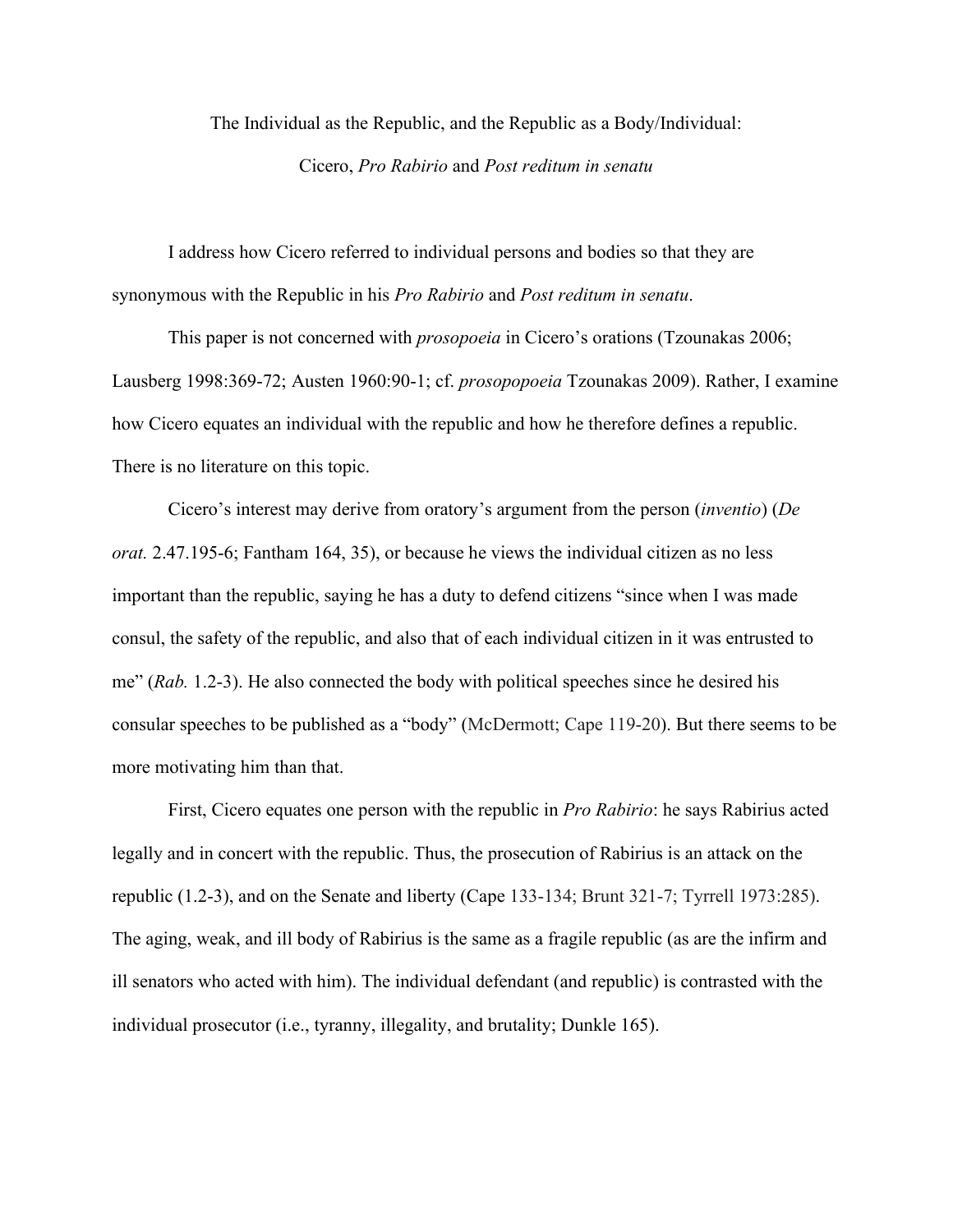Second, Cicero redefines the republic as a collection of individuals—those who ever defended the republic: it is Rome's history depicted by all Roman persons, including the dead, whom he calls as witness (*Rab.* 10.30). Prosecution of Rabirius is a prosecution of dead ancestors (9.26) and of Rome's history and traditions; Cicero lists those who defended the republic with Rabirius though they were aged and ill (7.21). Those who supported Cicero's return include all Italy and the dead heroes of Rome (*Red. sen.* 10.25).

Third, Cicero's references to his actions and exile are shaped so that they emphasize his individual/republic equivalence. His own safety is couched in terms of the "life" of the republic, the honor of the Roman people, and the authority of the senate (*Red. sen.* 3.7). Cicero identifies his person/body with the republic: e.g., an attack on Cicero is an attack on the senate, knights, *boni*, and all Italy (*Har. resp.* 3.5). When he was away, the republic did not function. The republic's former speech, tongue, and voice lost its tongue and became silent because Cicero was absent. The state was "humbled to the dust" (*Red. sen.* 3.6): it is a living creature that was nearly dead; and when the republic is revived, so is he (14.34; cf. 10.25; 11.29; 14.34; *Har. resp.* 2.3).

## Bibliography

Austin, Roland G. *M. Tvlli Ciceronis Pro M. Caelio oratio* (Oxford: Clarendon 1963) Brunt, P.A. *The Fall of the Roman Republic and Related Essays* (Oxford 1988): 321-7

- Cape, Robert W. Jr. "Cicero's Consular Speeches," in James M. May ed. *Brill's Companion to Cicero* (Leiden: Brill, 2002), 113-158
- Dunkle, R. "The Greek Tyrant and Roman Political Invective of the Late Republic" *TAPA* 98 (1967), 151-171

Fantham, Elaine. *The Roman World of Cicero's* De oratore (Oxford: Oxford UP, 2004)